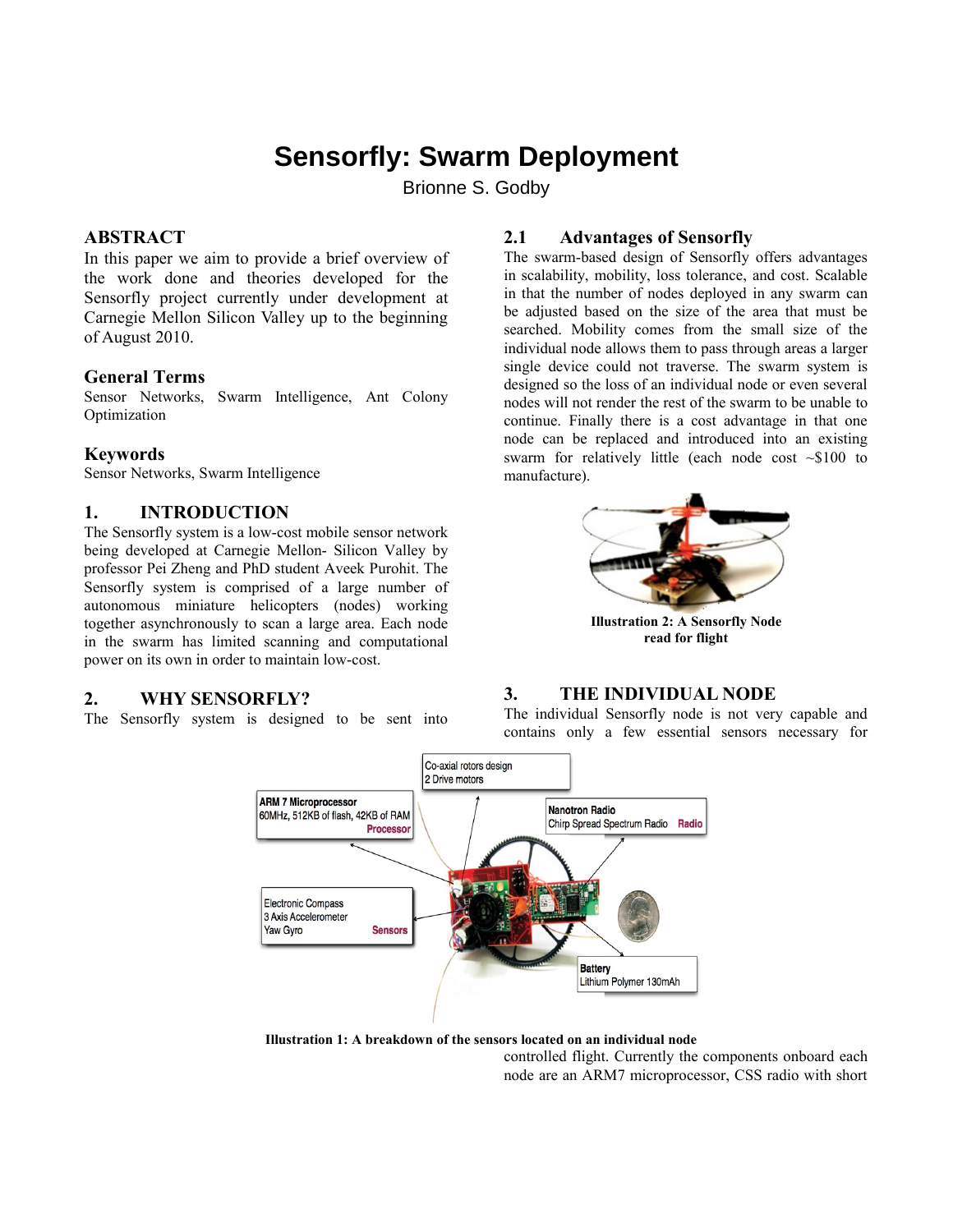distance time-of flight ranging capabilities, 3-axis accelerometer, 2-axis gyro, magnetic compass, motor control, helicopter mechanical drive, and an extension port for additional sensors. The extension port is currently planned to allow for connection of a video camera, microphone, or thermal camera. The use of optional assists in keeping the cost of individual nodes low, while allowing for specialization within the swarm.[1]

## **4. GUIDELINES FOR CONTROL**

Before looking at the specifics of the swarm control being developed, a few goals of the swarm control system must be stated.

# **4.1 Mission Objective**

The goal of any deployment is for the swarm to fully collect environmental data about a given area. The nature of this data may vary from one mission to the next (i.e. gathering thermal data from burning buildings, video recording for disaster relief, etc).

## *4.1.1 Assumptions*

There are a few key assumptions made about what a full scan constitutes. First and most simply, the entire target area must be scanned if possible, if a section is inaccessible, a note must be made. Second the environment is assumed to be changing, making previously collected data inaccurate as time progresses.

# **4.2 Independence**

Each node must operate relatively independently from other nodes. The main concern is that no node should ever need to wait for a response from a specific node. This is that if one node ceases to function during a deployment, the rest of the swarm may continue uninterrupted.

# **4.3 Cooperative**

Of course independence cannot preclude cooperation; the swarm would never function if each node acted based solely on its own abilities.

# **5. MAPPING**

Before we can tackle the principle concern of the scouting algorithm, a consistent map system had to be developed. The Sensorfly nodes have no means of accessing external positioning networks such as GPS. A GPS system could not be relied upon when the node is conducting its mission inside of a building due to structural interference.

However the radio on a Sensorfly node is able to calculate distance between itself and another target node based on radio delay. By using multiple recordings from fixed

nodes (base nodes), a node is able to triangulate its own position. If all nodes in flight (scout nodes) triangulate their coordinates relative to the same base nodes their coordinates will fall on the same grid.

For this purpose the first step in swarm deployment is the positioning of the base nodes. For accuracy Sensorfly uses a minimum of three base nodes per deployment. During initial launch one node will stay where it is and designate itself as the origin node, then one node will fly forward in a straight line (a perfect flight is not required for our map) until it reaches the edge of the target area or the edge of the radio's effective range (about 30m), the line between this node and the origin will function as the y-axis of our graph with the positive in the direction of this node. Finally one node will fly perpendicular to the y-axis until it has reached the edge of the target area or half of the radio's effective range; this line will serve as the x-axis of our graph with the positive in the direction of this node. These three nodes will communicate their distance from one another to all other nodes in the swarm to be used in the triangulation calculations. In cases where the area to search is larger than the radio's range this process is repeated, except instead of starting from an initial deployment new base nodes nominate themselves from the currently active scout nodes, and the origin lies upon one of the previous  $X$  or  $Y$  base nodes (this same node is used as the new origin, another does not need sit next to it). This map is then divided into equal sections on a coordinate grid (x, y).

# **6. SWARM INTELLIGENCE**

With a mapping system established, the principle challenge can be confronted properly, the intelligent yet independent control of multiple nodes in a swarm. Since the goal is to scan a wide area rather then find the shortest route to a goal we will use a reverse of ant colony optimization (RACO). To maintain autonomy each node will go through four basic phases in the decision making process: target selection, report target, scan target, and accuracy decay. In addition an asynchronous task of receiving data from other nodes is in place.

# **6.1 Reverse Ant Colony Optimization**

Normal ant colony optimization (ACO) is based on the process by which a colony of ants located the shortest route between a source of food and the home colony. Initially every ant searches in a random direction for food, all paths being perceived as equally likely to contain food at one point. When ants reach their destination (the source of food) they emit a pheromone trail during return to the home colony. When any ant detects a pheromone trail they are more likely to follow the trail rather then wonder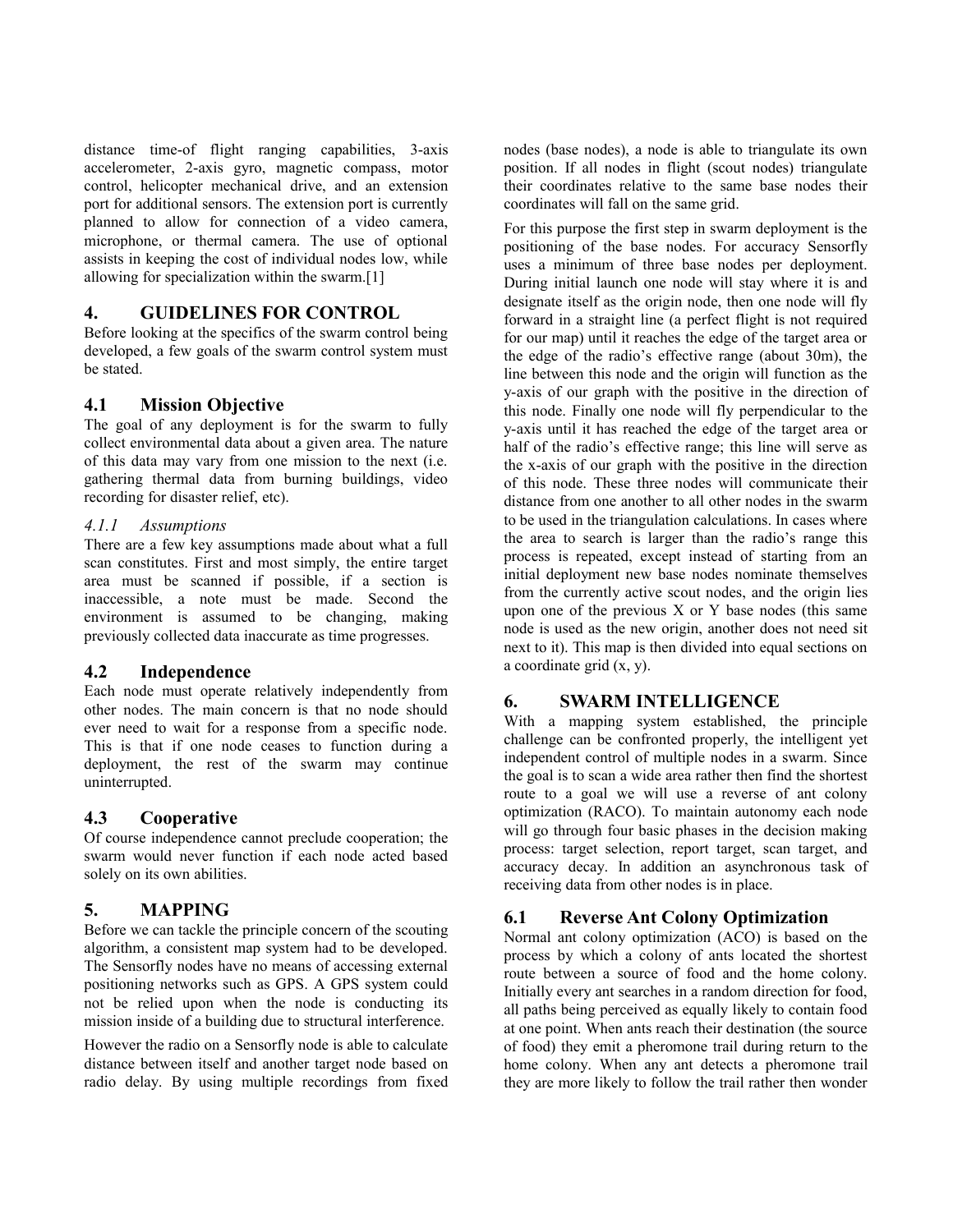on an unexplored path. In addition pheromone trails naturally dissipate over time. The end result is that the shortest (and most well traveled) path has the strongest concentration of pheromones at any time, and therefore all ants within the colony are likely to follow this path, reach the food, and then return to the colony, reinforcing the pheromone trail along the way.[2][3]

However Sensorfly is based on completely scanning an area, rather than finding one optimal route. Therefore we use RACO, which follows the same basic process as ACO: paths initially equal, trail left for other ants to follow, path dissipates over time, and reinforced by reuse. However in RACO, instead of being attracted, other ants are repelled by the pheromones (even their own). Of course in the case of Sensorfly the ants are really the individual helicopters and pheromones are replaced by probability tables.

## **6.2 Assumptions**

There a few assumptions made in the following process. 1 Each section of the grid is too large to be fully scanned as a node flies past through the section on the way to its destination.

2 The target area is completely unknown before the search mission commences, no outside results are factored in.

3 Height is not a factor when searching commences, i.e. a section does not have to be scanned at the 1 meter level, then the 2 meter level, etc.

4 The target area is changing, and older data increasingly less useful as time passes.



**making process**

#### **6.3 Target Selection**

Target selection is done using weighted probability tables. Each section on the map is assigned an initial score (P)

for the mission (for this example we shall use a P of 50 and 8 sections in a 2 x 4 layout). The node will then calculate the sum of the P for each section within its search range to be 400. The node then picks a number randomly between 1 and 400, for this example the number is 127. The node determines that 127 represents section (1,3). In human terms, one can imagine a table built with boxes  $1-50$  holding the coordinate  $(1,1)$ , boxes 51-100 holding (1,2) etc. then one box being selected at random. The node then decreases the score of the section to be searched  $(1,3)$  to deter (but not prevent) this node from re-searching the section again, for this example we will decrease the score by 10 to 40.

# **6.4 Report Target**

Before moving to the target destination the node broadcasts a short message to every other node in the swarm. This message is composed of three parts. The first is a designation number used to uniquely identify each node. The second is a type designation, used to differentiate between the different type of sensors available on each node (camera, thermal, etc.). The final part is the target area itself. This information is broadcast before the node begins its searching procedure for a few reasons, in the event a search takes along period of time, other nodes will not begin searching the same area; in case the node is damaged or destroyed the area it was traveling to is noted (so it may be avoided if it presents a constant hazard). How this data is interpreted by other nodes is outlined in section 6.7.

# **6.5 Scan Target**

At this time the node will perform whatever tasks necessary to completely scan the section one time. The specifics of the task will vary depending on the sensor attached to the node; a node with a camera attached may have to make multiple passes over the search area, while a node with a microphone or sonar may need to hover steadily for a fixed period. The results of this scan may be reported to a human controller if desired, and to other nodes if deemed necessary. It is at this time that a node may request the assistance of another node for verification (if a microphone node finds a sound pattern resembling human speech a camera node may be requested to verify human presence) or to report potential hazards to other nodes if encountered.

# **6.6 Accuracy Decay**

Once a node has finished searching an area it will then increase the score of all areas by its entropy rate (1 for this example). This decay is the result of the data